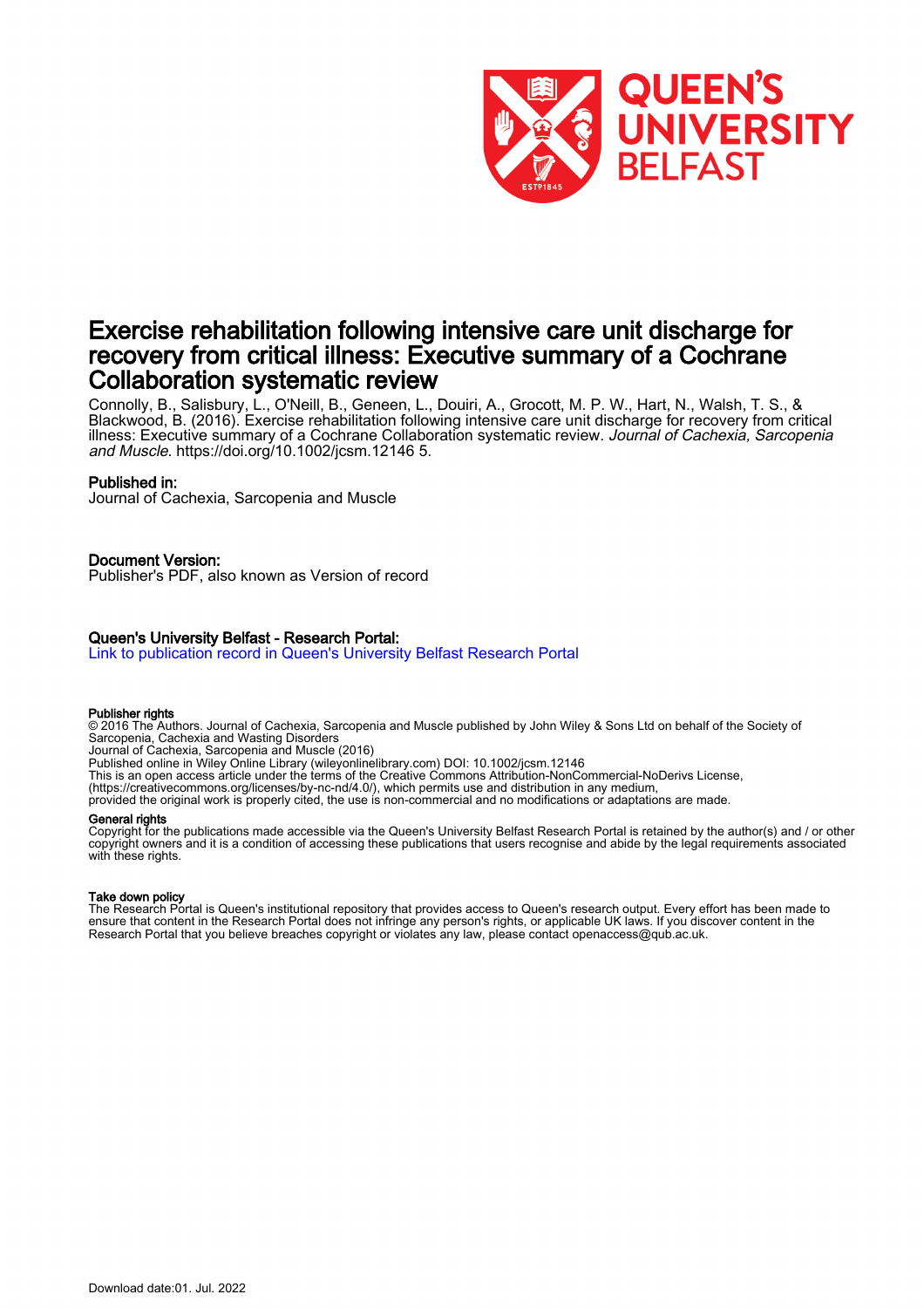REVIEW

# Exercise rehabilitation following intensive care unit discharge for recovery from critical illness: executive summary of a Cochrane Collaboration systematic review

Bronwen Connolly<sup>1,2,3\*</sup>, Lisa Salisbury<sup>4</sup>, Brenda O'Neill<sup>5</sup>, Louise Geneen<sup>6</sup>, Abdel Douiri<sup>3,7</sup>, Michael P. W. Grocott<sup>8,9,10</sup>, Nicholas Hart<sup>1,2,3</sup>, Timothy S. Walsh<sup>11</sup> & Bronagh Blackwood<sup>12</sup>

<sup>1</sup>Lane Fox Clinical Respiratory Physiology Research Unit, Guy's and St Thomas' NHS Foundation Trust, London, UK; <sup>2</sup>Division of Asthma, Allergy, and Lung Biology, King's College London, London, UK; <sup>3</sup>National Institute of Health Research Biomedical Research Centre, Guy's and St Thomas' NHS Foundation Trust and King's College London, London, UK; <sup>4</sup>Edinburgh Critical Care Research Group MRC Centre for Inflammation Research, University of Edinburgh, Edinburgh, UK; <sup>5</sup>Institute of Nursing and Health Research, School of Health Sciences, Ulster University, Newtownabbey, UK; <sup>6</sup>School of Medicine, College of Medicine, Dentistry, and Nursing, University of Dundee, Dundee, UK; <sup>7</sup>Department of Public Health Sciences, Division of Health and Social Care Research, King's College London, London, UK; <sup>8</sup>Integrative Physiology and Critical Illness Group, Clinical and Experimental Sciences, University of Southampton, Southampton, UK; <sup>9</sup>Critical Care Research Area, Southampton NIHR Respiratory Biomedical Research Unit,<br>Southampton, UK; <sup>10</sup>Anaesthesia and Critical Care Rese Edinburgh, UK; <sup>12</sup>Health Sciences, School of Medicine, Dentistry, and Biomedical Sciences, Centre for Infection and Immunity, Queen's University Belfast, Belfast, UK

### Abstract

Skeletal muscle wasting and weakness are major complications of critical illness and underlie the profound physical and functional impairments experienced by survivors after discharge from the intensive care unit (ICU). Exercise-based rehabilitation has been shown to be beneficial when delivered during ICU admission. This review aimed to determine the effectiveness of exercise rehabilitation initiated after ICU discharge on primary outcomes of functional exercise capacity and health-related quality of life. We sought randomized controlled trials, quasi-randomized controlled trials, and controlled clinical trials comparing an exercise intervention commenced after ICU discharge vs. any other intervention or a control or 'usual care' programme in adult survivors of critical illness. Cochrane Central Register of Controlled Trials, Medical Literature Analysis and Retrieval System Online (MEDLINE), Excerpta Medica Database, and Cumulative Index to Nursing and Allied Health Literature databases were searched up to February 2015. Dual, independent screening of results, data extraction, and quality appraisal were performed. We included six trials involving 483 patients. Overall quality of evidence for both outcomes was very low. All studies evaluated functional exercise capacity, with three reporting positive effects in favour of the intervention. Only two studies evaluated health-related quality of life and neither reported differences between intervention and control groups. Metaanalyses of data were precluded due to variation in study design, types of interventions, and selection and reporting of outcome measurements. We were unable to determine an overall effect on functional exercise capacity or health-related quality of life of interventions initiated after ICU discharge for survivors of critical illness. Findings from ongoing studies are awaited. Future studies need to address methodological aspects of study design and conduct to enhance rigour, quality, and synthesis.

Keywords Critical illness; Exercise rehabilitation; Exercise capacity; Health-related quality of life

Received: 17 June 2016; Accepted: 2 August 2016

\*Correspondence to: Dr Bronwen Connolly, Lane Fox Clinical Respiratory Physiology Research Unit, Guy's and St Thomas' NHS Foundation Trust, London, UK. Email: Bronwen.connolly@nhs.net

### Introduction

Ever improving standards of care and improved patient selection for admission to the intensive care unit (ICU) are reducing rates of mortality amongst critically ill patients. However, as a consequence, the prevalence of impairment and disability

among survivors has significantly increased. A substantial volume of longitudinal observational follow-up data has now characterized the profound impairments that survivors of critical illness experience for many years following ICU discharge across multiple domains including physical, $1-4$  cognitive, $5-7$ psychological,<sup>8,9</sup> and health-related quality of life.<sup>10,11</sup> In

<sup>© 2016</sup> The Authors. Journal of Cachexia, Sarcopenia and Muscle published by John Wiley & Sons Ltd on behalf of the Society of Sarcopenia, Cachexia and Wasting Disorders This is an open access article under the terms of the [Creative Commons Attribution-NonCommercial-NoDerivs](http://creativecommons.org/licenses/by-nc-nd/4.0/) License, which permits use and distribution in any medium, provided the original work is properly cited, the use is non-commercial and no modifications or adaptations are made.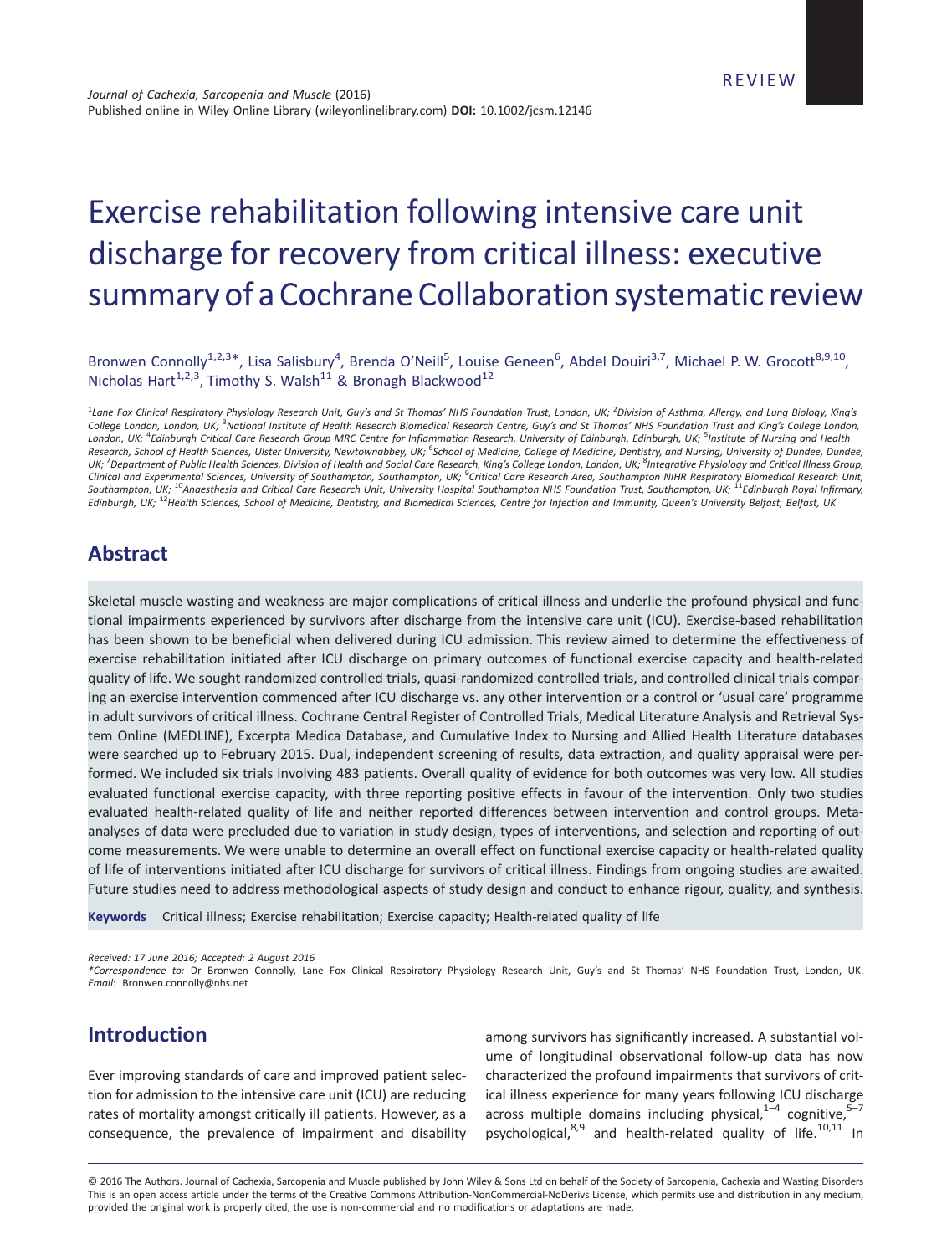addition, critical illness impacts on healthcare utilization and socioeconomic status $1,12,13$  and can result in notable burden for family and caregivers.<sup>14–16</sup> Recently, an international multi-disciplinary stakeholder consensus assigned the term 'post-intensive care syndrome' to encompass the multifaceted sequelae following critical illness.<sup>17</sup>

Intensive care unit-acquired weakness, stemming from the deleterious effects of peripheral skeletal muscle dysfunction secondary to critical illness, contributes to the persistent deficits observed in physical function. Significant muscle wasting has been observed to occur early, rapidly, and most severely in patients in multi-organ failure<sup>18</sup> and is one example of how peripheral skeletal muscle architecture can be affected.<sup>19</sup>

Rehabilitation is the cornerstone of management of postcritical illness morbidity, $20$  and exercise-based interventions are advocated to target physical and functional disability. Ideally, rehabilitation should be delivered in a seamless pathway from ICU admission, transitioning to the ward, and following hospital discharge.<sup>21</sup> In the ICU, physical rehabilitation is typically characterized by early mobilization encompassing an increasingly functional hierarchy of activities ranging from bed-based exercises, sitting over the edge of the bed, standing, and ultimately walking. Adjunctive technologies including electrical muscle stimulation<sup>22</sup> and cycle ergometry<sup>23</sup> may also be employed. The safety and feasibility of early mobilization have been well documented, $24-28$  and its efficacy has been examined in a number of systematic reviews demonstrating significant benefit in health-related quality of life, physical function, respiratory and peripheral skeletal muscle strength, length of ICU and hospital stay, and duration of mechanical ventilation.<sup>29–32</sup> However, the post-ICU discharge stages of recovery have been relatively under-examined, and given the residual impairments in physical function evident in ICU survivors, there is rationale for the ongoing delivery of exercise-based rehabilitation interventions.<sup>30</sup>

This paper provides an executive summary of a recent Cochrane Collaboration systematic review, $33$  which synthesizes evidence for exercise-based rehabilitation initiated after ICU discharge. The aim was to determine the effectiveness of exercise-based rehabilitation, compared with usual care, on primary outcomes of functional exercise capacity and health-related quality of life in survivors of critical illness.

### **Methods**

#### Eligibility criteria

Criteria for review entry were randomized controlled trials, quasi-randomized controlled trials, and controlled clinical trials that compared any exercise intervention initiated after ICU discharge vs. any other intervention or a control or 'usual care' programme in adult (≥18 years of age) survivors of critical illness who had been mechanically ventilated for 24 h or longer during an ICU admission.

#### Outcome measures

Primary outcomes were functional exercise capacity (with physical objective and/or subjective assessment) and healthrelated quality of life measured by reliable assessment scales. Secondary outcomes included rates of withdrawal, adherence and mortality, loss to follow-up, and adverse events.

#### Search strategy

Search strategies were based on a combination of controlled vocabulary and free-text terms related to the population and intervention. The following databases were searched from inception until 15 May 2014: Cochrane Central Register of Controlled Trials, Ovid SP Medical Literature Analysis and Retrieval System Online, Ovid SP Excerpta Medica Database, and the Cumulative Index to Nursing and Allied Health Literature. Searches were re-run in February 2015. Ongoing and studies pending classification were identified for inclusion in the update of the full review (scheduled 2017). We identified ongoing studies by using Clinical Trials ([www.clinicaltrials.gov\)](http://www.clinicaltrials.gov) and Current Controlled Trial ([www.controlled-trials.com.](http://www.controlled-trials.com.isrctn) [isrctn](http://www.controlled-trials.com.isrctn)/) registries and additionally searched the reference lists of included studies and the personal libraries of the review authors for additional potentially relevant studies. We contacted authors of studies where data were only available in abstract form to determine full publication status.

#### Data collection and analysis

The lead author (BC) initially screened results for deduplication and removal of non-relevant subject material. Subsequently, two review authors (BC, and BO'N) independently screened firstly titles and abstracts, and then full-text versions of potentially relevant studies, and independently determined final eligibility by joint agreement by using a bespoke standardized form. Two review authors (LG and LS) independently extracted data pertaining to study design, participants, trial characteristics, intervention detail, and outcomes. Original authors were contacted for missing data. Two review authors (BB and LS) independently assessed risk of bias by using criteria outlined by the Cochrane Handbook for Systematic Reviews of Interventions.<sup>34</sup> Where a review author was the primary author of an included study (LS), data extraction and risk of bias were conducted by a different review author (BC).

Data management was performed by using RevMan, and the GRADE approach was used to assess the quality of the total body of evidence. Data were reported descriptively.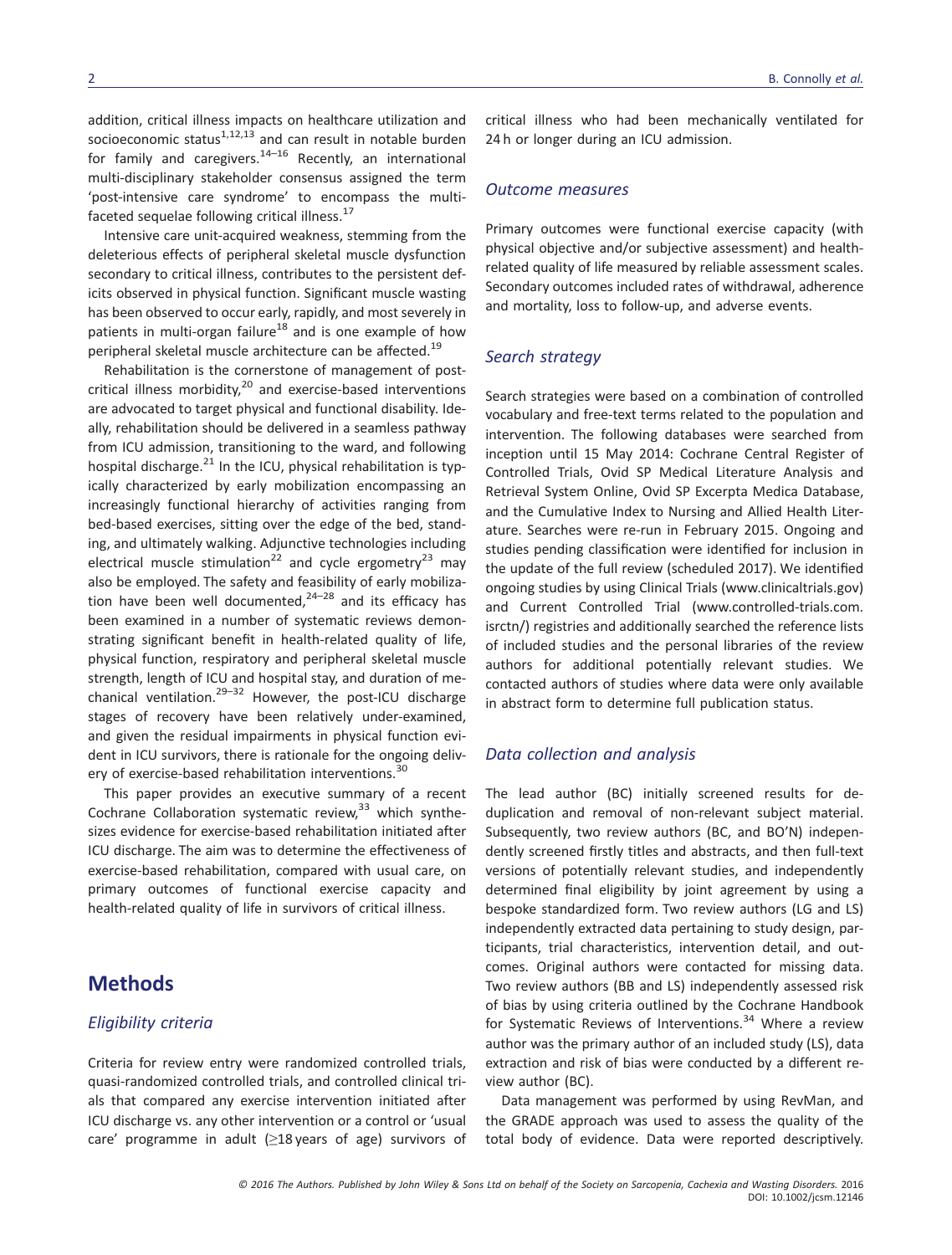Insufficient study numbers and heterogeneity across those included, precluded meta-analyses, subgroup and sensitivity analyses.

### **Results**

We identified 4298 results of which 276 underwent title and abstract screening (Figure 1). Twenty two of these were reviewed in full-text format. Six studies were identified as

eligible for inclusion in the qualitative synthesis, involving 483 participants.<sup>35-40</sup> Three studies were identified as ongo $ing^{41-43}$  and a further three awaiting classification.<sup>44-46</sup>

Risk of bias was variable for all domains across all included trials (Figure 2). Risk of performance bias was high in all studies. For remaining domains, at least half of the studies demonstrated low risk of bias. One study was at high risk of selection bias, attrition bias, and other sources of bias. Risk of bias was unclear for the remaining studies across domains.

Exercise-based interventions in included studies were delivered on the ward in two studies: both on the ward and in



<sup>© 2016</sup> The Authors. Published by John Wiley & Sons Ltd on behalf of the Society on Sarcopenia, Cachexia and Wasting Disorders. 2016 DOI: 10.1002/jcsm.12146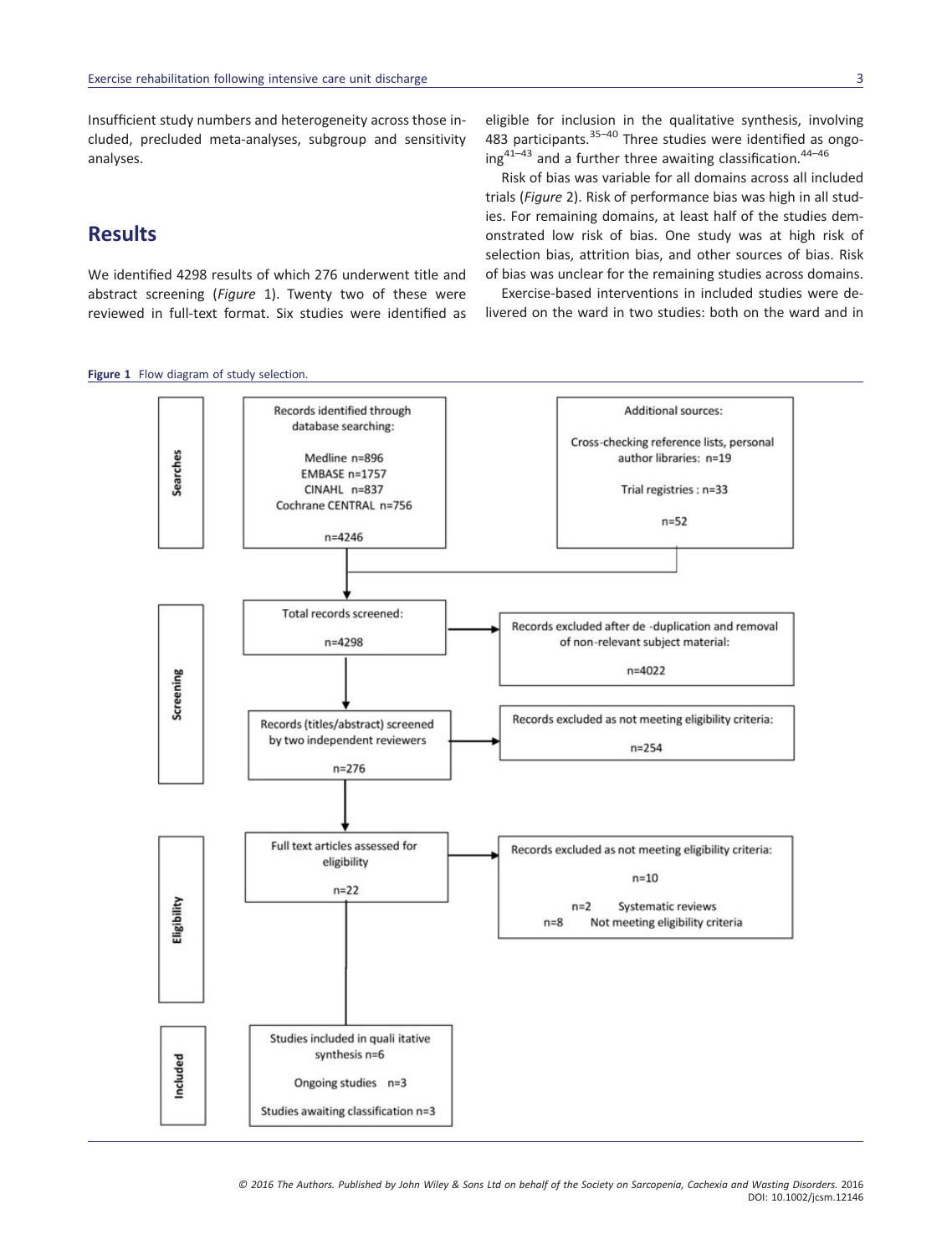#### Figure 2 Cochrane Risk of Bias summary.



the community in one study and in the community in three studies, and were of variable duration. Control group participants in all included studies were documented as receiving standard practice care for post-critical illness management, albeit exact descriptions were limited (Table 1).

We were unable to undertake meta-analyses of data due to variability in study design, type and nature of interventions, outcome measures and associated metrics, and data reporting across included studies and therefore presented a narrative description of findings for individual studies for each outcome.

All six studies assessed functional exercise capacity. Overall quality of the evidence was very low. Individually, three studies reported positive results in favour of the intervention. Batterham et  $al.^{35}$  found a small short-term benefit in anaerobic threshold [mean difference (MD)  $1.8$  mLO<sub>2</sub>/kg/min, 95% confidence interval (CI) 0.4 to 3.2; P value = 0.02]. In a second study, both incremental (MD 4.7, 95% CI 1.69 to 7.75 W; P value = 0.003) and endurance (MD 4.12, 95% CI 0.68 to

7.56 min;  $P$  value = 0.021) exercise testing results were improved with intervention.<sup>39</sup> Finally, self-reported physical function increased significantly following use of a rehabilitation manual (P value = 0.006).<sup>38</sup> Remaining studies found no effect of the intervention.

Only two studies evaluated health-related quality of life, and neither study reported differences between intervention and control groups.  $35,36$ . Overall quality of the evidence was very low.

Four studies reported rates of withdrawal, which ranged from 0% to 26.5% in control groups and from 8.2% to 27.6% in intervention groups. $35-37,39$  The quality of evidence for the effect of the intervention on withdrawal was low. Intervention adherence did not apply to control participants, and only one study made some reference to adherence rates in the intervention group, $35$  and quality of evidence was very low. Quality of evidence for mortality was low, with mortality reported by all studies and ranging from 0% to 18.8%. Loss to follow-up, also reported in all studies and with low quality of evidence, ranged from 0% to 14% across all participants. Only one non-mortality adverse event was reported across all participants in all studies (a minor musculoskeletal injury), and the quality of the evidence was low.

### **Discussion**

The aim of this Cochrane Review was to evaluate the effectiveness of exercise-based rehabilitation initiated after ICU discharge on functional exercise capacity and health-related quality of life in survivors of critical illness. We identified six completed and fully published trials for inclusion in the current review and six further pending trials that will be subsequently evaluated when the review is updated, indicating an expanding evidence base for this clinical field. Metaanalyses of findings were precluded due to quantity of data, and wide variability in characteristics of interventions and metrics of outcome measure selection and reporting, and hence, we were able to report a qualitative description of findings only. Consequently, we were unable to conclude the efficacy of post-ICU discharge exercise-based rehabilitation on our selected outcomes. Most included studies failed to show a significant difference between intervention and control groups. Where significant differences were evident, these were noted only in physiological outcomes following specific types of exercise training programmes, and which were non-generalizable. Methodological variation in intervention 'dose' and outcomes used for evaluating effectiveness was considered contributing factors to the nonsignificant differences seen between groups in the remaining studies.

The quality of the evidence was inconsistent. For most domains, low risk of bias ranged from 50% to 75%. All included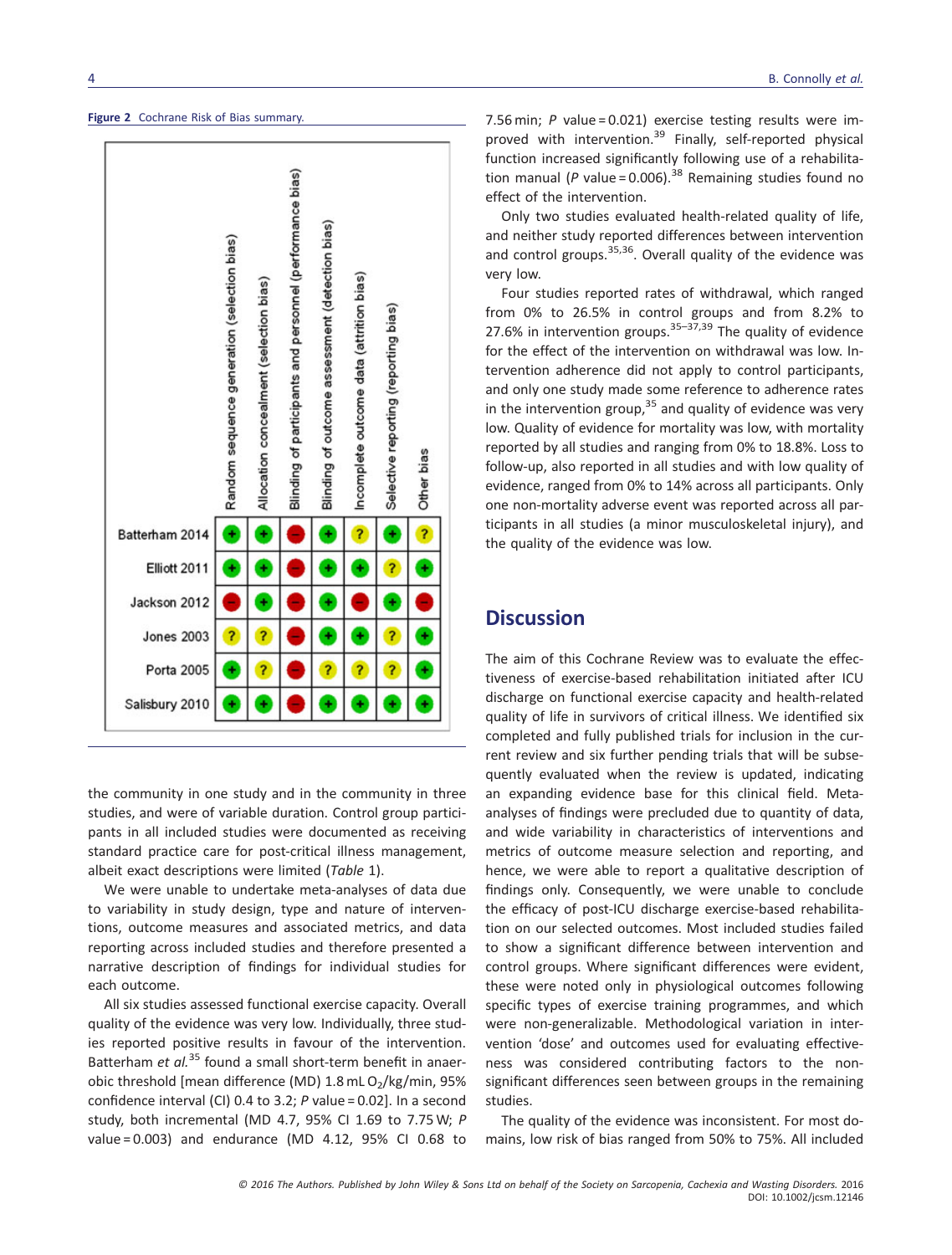| Study                           | Intervention characteristic                                                                                   |                             |                                                                           |                        |
|---------------------------------|---------------------------------------------------------------------------------------------------------------|-----------------------------|---------------------------------------------------------------------------|------------------------|
|                                 | <b>Delivery</b>                                                                                               | Duration                    | Content                                                                   | Follow-up              |
| Batterham et al. <sup>35</sup>  | Hospital-based,<br>PT-supervised<br>$2 \times PT$<br>sessions/week<br>$1 \times$ unsupervised<br>session/week | 8 weeks                     | Cycle ergometry                                                           | Weeks 9 and 26         |
| Elliott et al. $a^{36}$         | Home-based,<br>self-delivered<br>$3 \times$ clinicians visits,<br>$4 \times T$ C                              | 8 weeks                     | Endurance walk<br>training; strength<br>training                          | Weeks 8 and 26         |
| Jackson et al. <sup>37</sup>    | Home-based,<br>$6 \times$ clinician visits                                                                    | 12 weeks                    | Lower extremity<br>functional exercise;<br>endurance training             | 3 months               |
| Jones et al. <sup>38</sup>      | Home-based,<br>self-delivered,<br>$3 \times$ TC/week                                                          | 6 weeks                     | Rehabilitation<br>manual and diary                                        | Week 8 and<br>6 months |
| Porta et al. 39                 | Hospital-based,<br>clinician-supervised,<br>$15 \times$ daily 20 min<br>sessions                              | Admission<br>length of stay | Upper arm cycling                                                         | Discharge              |
| Salisbury et al. <sup>a40</sup> | Hospital-based                                                                                                | Ward length<br>of stay      | Passive, active, and<br>strengthening exercises,<br>functional activities | 3 months               |

#### Table 1 Summary of interventions evaluated in included studies

aDetail provided of physical component only of rehabilitation package. Abbreviations: PT, physiotherapist; TC, telephone call.

studies demonstrated high risk of bias for blinding on participants and trial personnel, although it is acknowledged, such blinding in therapeutic rehabilitation trials can be pragmatically challenging. Notably, several studies reporting non-significant findings failed to meet intended sample size or were intended as pilot, feasibility studies to provide data to inform larger-scale trials; hence, these results could be attributable to type II error. Examination of screening and enrolment rates highlighted the challenges associated with recruitment into post-critical illness rehabilitation trials.

### **Conclusions**

There was insufficient evidence to determine an overall effect on functional exercise capacity or health-related quality of life of an exercise-based intervention initiated after ICU discharge for survivors of critical illness. The degree of heterogeneity across included studies precluded a metaanalysis of data, and individual study findings were inconsistent with regards a beneficial effect on functional exercise capacity. No effect on health-related quality of life was reported. The methodological rigour of included studies was variable with risk of bias present in several domains. Results of ongoing studies, and those awaiting classification, will contribute to a further update of this Cochrane Collaboration systematic review. Future studies must address methodological aspects of identifying the target population, optimum dose of intervention, detailed characterization of usual care, and standardization of outcomes and reporting to enhance methodological rigour of investigations.

### Acknowledgements

We would like to thank Karen Hovhannisyan, Cochrane Search Trials Co-ordinator, and Jane Cracknell, Managing Editor, Cochrane Anaesthesia, Critical and Emergency Care Review Group (ACE), for their assistance provided during the conduct and review of the original Cochrane Collaboration review, and Anna Lee (content editor), Vibeke E Horstmann (statistical editor), Tom J Overend, Sue Berney and Terri Hough (peer reviewers), and Janet Wale (consumer editor) for the editorial advice for the original review.

The Enhanced Recovery After Critical Illness Programme Group additionally includes Stephen Brett, David Griffith, Stephen Shepherd, Judith Merriweather, Nazir Lone, Simon Baudouin, Stephen Bonner, Kathryn McDowell, Dorothy Wade, Natalie Pattison, Danielle Bear, Sallie Lamb, Rebecca Cusack, Daniel F McAuley, Robert Hatch, David Parkin, Mark Foster, Laura Price, Liesl Wandrag, and Pamela Ramsay.

The authors certify that they comply with the ethical guidelines for authorship and publishing of the Journal of Cachexia, Sarcopenia, and Muscle.<sup>47</sup>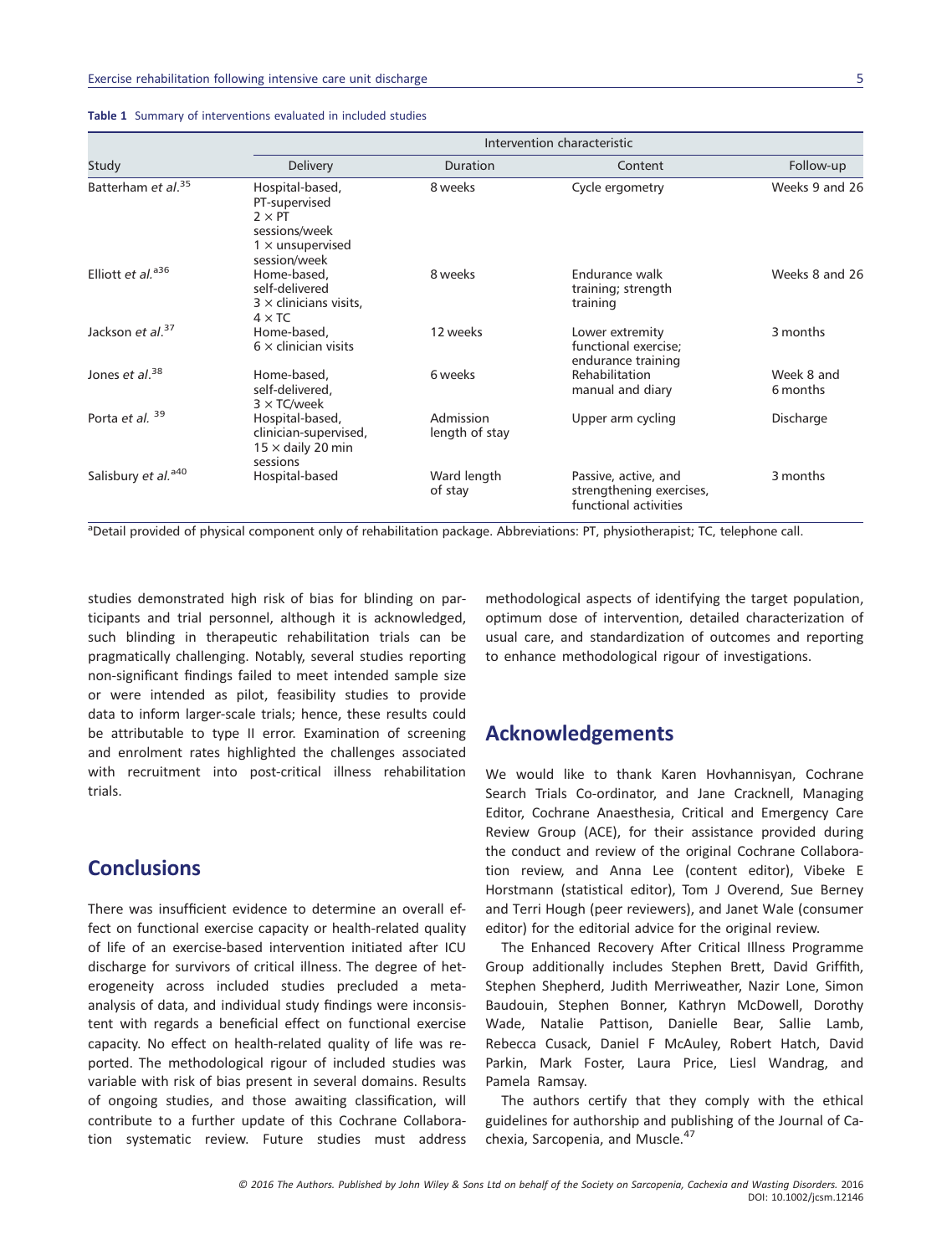### Funding

BC, AD and NH are supported by the National Institute for Health Research (NIHR) Biomedical Research Centre based at Guy's and St Thomas' NHS Foundation Trust and King's College London. The views expressed are those of the review author(s) and are not necessarily those of the NHS, the NIHR or the Department of Health.

### Conflict of interest

B.C. is lead author of one study awaiting classification, 45 which may be included in a future update of the full review. L.S. is lead author of one included study.<sup>40</sup> L.S. did not extract data from this study nor check interpretation against the study report. L.S. is also a co-author of one study awaiting classification, $44$  which may be included in a future update of this review. B.O'N. is lead author of one currently ongoing study,  $43$  which may be included in a future update of this review. L.G., A.D., M.P.W.G.: none known. N.H. is senior author for one study awaiting classification, $45$  which may be included in a future update of this review. T.S.W. is senior author for one included study.<sup>40</sup> T.S.W. did not extract data from this study nor check interpretation against the study report. T.S. W. is also lead author for one study awaiting classification, <sup>44</sup> which may be included in a future update of this review. B. B. is co-author of a currently ongoing study, $43$  which may be included in a future update of the full review.

### **References**

- 1. Cheung A, Tansey C, Tomlinson G, Diaz-Granados N, Matte A, Barr A, et al. Two-year outcomes, health care use, and costs of survivors of acute respiratory distress syndrome. Am J Resp Crit Care Med 2006;174:538–544.
- 2. Herridge MS, Cheung AM, Tansey CM. Oneyear outcomes in survivors of the acute respiratory distress syndrome. N Engl J Med 2003;348:.
- 3. Herridge MS, Tansey CM, Matté A, Tomlinson G, Diaz-Granados N, Cooper A, et al. Functional disability 5 years after acute respiratory distress syndrome. N Engl J Med 2011;364:1293–1304.
- 4. Needham DM, Dinglas VD, Morris PE, Jackson JC, Hough CL, Mendez-Tellez PA, et al. Physical and cognitive performance of patients with acute lung injury 1 year after initial trophic versus full enteral feeding. EDEN trial follow-up. Am J Respir Crit Care Med 2013;188:567–576.
- 5. Hopkins RO, Suchyta MR, Farrer TJ, Needham D. Improving post-intensive care unit neuropsychiatric outcomes. Am J Respir Crit Care Med 2012;186: 1220–1228.
- 6. Hopkins RO, Weaver LK, Collingridge D, Parkinson RB, Chan KJ, Orme JF Jr. Two-year cognitive, emotional, and quality-of-life outcomes in acute respiratory distress syndrome. Am J Respir Crit Care Med 2005;171:340–347.
- 7. Pandharipande PP, Girard TD, Jackson JC, Morandi A, Thompson JL, Pun BT, et al. Long-term cognitive impairment after critical illness. N Engl J Med 2013;369:1306–1316.
- 8. Sukantarat K, Greer S, Brett S, Williamson R. Physical and psychological sequelae of critical illness. Br J Health Psychol 2007;12:65–74.
- 9. Wade D, Howell D, Weinman J, Hardy R, Mythen M, Brewin C, et al. Investigating risk factors for psychological morbidity three months after intensive care: a

prospective cohort study. Crit Care 2012;16:R192.

- 10. Cuthbertson B, Roughton S, Jenkinson D, MacLennan G, Vale L. Quality of life in the five years after intensive care: a cohort study. Crit Care 2010;14:R6.
- 11. Oeyen SG, Vandijck DM, Benoit DD, Annemans L, Decruyenaere JM. Quality of life after intensive care: a systematic review of the literature. Crit Care Med 2010;38:2386–2400.
- 12. Griffiths J, Hatch R, Bishop J, Morgan K, Jenkinson C, Cuthbertson B, et al. An exploration of social and economic outcome and associated health-related quality of life after critical illness in general intensive care unit survivors: a 12 month follow-up study. Crit Care 2013;17:R100.
- 13. Unroe M, Kahn JM, Carson SS, Govert JA, Martinu T, Sathy SJ, et al. One-year trajectories of care and resource utilization for recipients of prolonged mechanical ventilation: a cohort study. Ann Intern Med 2010;153:167–175.
- 14. Davidson J, Jones C, Bienvenu OJ. Family response to critical illness: postintensive care syndrome-family. Crit Care Med 2012;40:618–624.
- 15. de Miranda S, Pochard F, Chaize M, Megarbane B, Cuvelier A, Bele N, et al. Postintensive care unit psychological burden in patients with chronic obstructive pulmonary disease and informal caregivers: a multicenter study. Crit Care Med 2011;39:112–118.
- 16. Kentish-Barnes N, Lemiale V, Chaize M, Pochard F, Azoulay E. Assessing burden in families of critical care patients. Crit Care Med 2009;37:S448–S456.
- 17. Needham DM, Davidson J, Cohen H, Hopkins RO, Weinert C, Wunsch H, et al. Improving long-term outcomes after discharge from intensive care unit: report from a stakeholders' conference. Crit Care Med 2012;40:502–509.
- 18. Puthucheary ZA, Rawal J, McPhail M, Connolly B, Ratnayake G, Chan P, et al. Acute skeletal muscle wasting in critical illness. JAMA 2013;310:1591–1600.
- 19. Connolly B, MacBean V, Crowley C, Lunt A, Moxham J, Rafferty GF, et al. Ultrasound for the assessment of peripheral skeletal muscle architecture in critical illness: a systematic review. Crit Care Med 2014;43:897–905.
- 20. Babc C. Describing and measuring recovery and rehabilitation after critical illness. Curr Opin Crit Care 2015;21:445–452.
- 21. NICE: Rehabilitation after critical illness. NICE Clinical Guideline 83. National Institute for Health and Care Excellence, London, UK 2009, available at [http://](http://www.nice.org.uk/guidance/cg83) [www.nice.org.uk/guidance/cg83.](http://www.nice.org.uk/guidance/cg83)
- 22. Parry S, Berney S, Granger C, Koopman R, El-Ansary D, Denehy L. Electrical muscle stimulation in the intensive care setting: a systematic review. Crit Care Med 2013;41:2406–2418.
- 23. Kho ME, Martin RA, Toonstra AL, Zanni JM, Mantheiy EC, Nelliot A, et al. Feasibility and safety of in-bed cycling for physical rehabilitation in the intensive care unit. J Crit Care 2015;30:1419.e1411–1419.e1415.
- 24. Bailey P, Thomsen GE, Spuhler VJ, Blair R, Jewkes J, Bezdjian L, et al. Early activity is feasible and safe in respiratory failure patients. Crit Care Med 2007;35:139–145.
- 25. Berney S, Haines K, Skinner EH, Denehy L. Safety and feasibility of an exercise prescription approach to rehabilitation across the continuum of care for survivors of critical illness. Phys Ther 2012;92:1524–1535.
- 26. Bourdin G, Barbier J, Burle JF, Durante G, Passant S, Vincent B, et al. The feasibility of early physical activity in intensive care unit patients: a prospective observational one-center study. Respir Care 2010;55:400–407.
- 27. Pohlman MC, Schweickert WD, Pohlman AS, Nigos C, Pawlik AJ, Esbrook CL, et al. Feasibility of physical and occupational